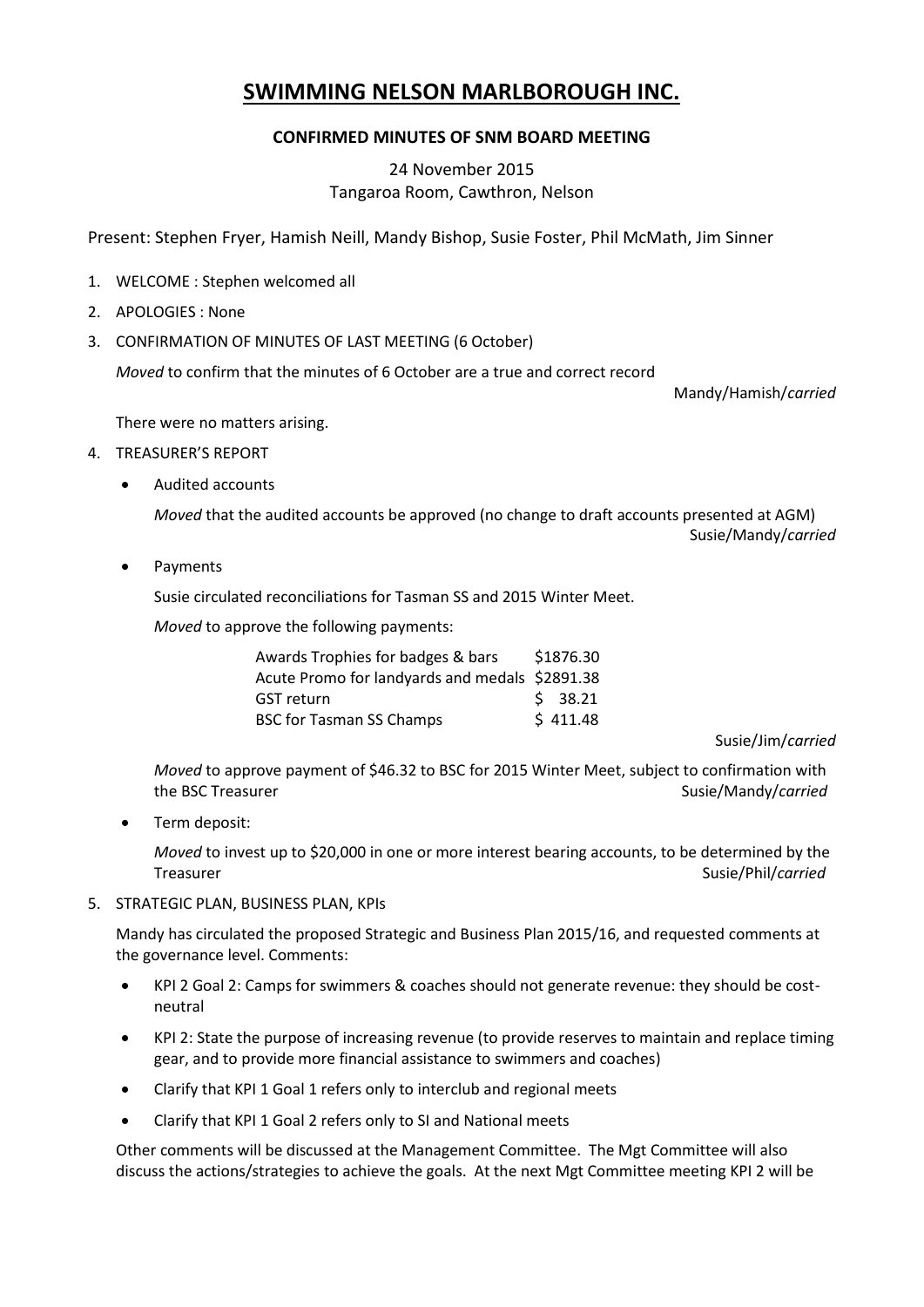discussed. Could discuss one KPI at each Mgt Committee meeting or assign task to a subcommittee to bring proposals back to Mgt Committee.

*Moved* to approve the goals subject to the changes discussed, and to invite the Mgt Committee to develop the implementation strategies Mandy/Jim/*carried* Mandy/Jim/*carried* 

The Board thanked Mandy for the great work on this document.

6. CORRESPONDENCE

Inwards: Nothing

Outwards: email to SNZ confirming our KPIs.

## 7. OTHER BUSINESS

Trophies/Awards criteria

Jim has prepared a paper noting that any changes to criteria for existing trophies require amendments to the Standing Orders. He spoke to his recommendations for Men's and Women's relays (Rule T9.4) and Margaret Young cups for 10-year-olds (Rule T6).

*Moved* to amend Rule T9.4 by deleting 200m and replacing it with 400m Jim/Phil/*carried* 

*Moved* to amend Rule T6 to add 200 free and 200 IM to eligible events Jim/Mandy/*carried* 

No other changes are needed to implement the Mgt Committee decisions (with the exception of the Pattison Trophies, which the Board decided not to change, following consultation with the Pattisons).

Jim and Mandy to work out wording and send a message out to clubs.

SNZ report

Hamish reported on teleconference. Impressed by new SNZ chair: taking a serious look at HP programme – it's not working, and doubted usefulness of WOSP.

Stephen reported on AGM. The meeting was completed in less than an hour. Swimmers Trust remit was passed. No other remits.

Policy on use of SNM gear

Stephen noted that we have touchpads and starting gear that needs maintenance and eventual replacement.

Mandy reported that the levy for use of the touchpads might be seen as a barrier. Tasman SC thinks it would be better to have an annual fee attached to each registered swimmer. Discussed options to levy swimmers, including club swimmers, but need to work out budget. Also noted that it would be easier to charge for the starter box as a fee to the club.

Susie noted that we received funding for the starter box. But they do need maintenance.

*Moved* that we invite the Mgt Committee to review the charging policy for touchpads and other equipment, with the aim of raising \$5000 per year for maintenance & replacement

Jim/Hamish/*carried*

Delegation to Management Committee:

*Moved* to delegate power to the Mgt Committee to make Grant applications and carry out other fundraising activities consistent with the SNM Strategic Plan Mandy/Jim/*carried* 

Ribbons

*Moved* to purchase ribbons for C&T champs and winter meet Mandy/Phil/*carried*